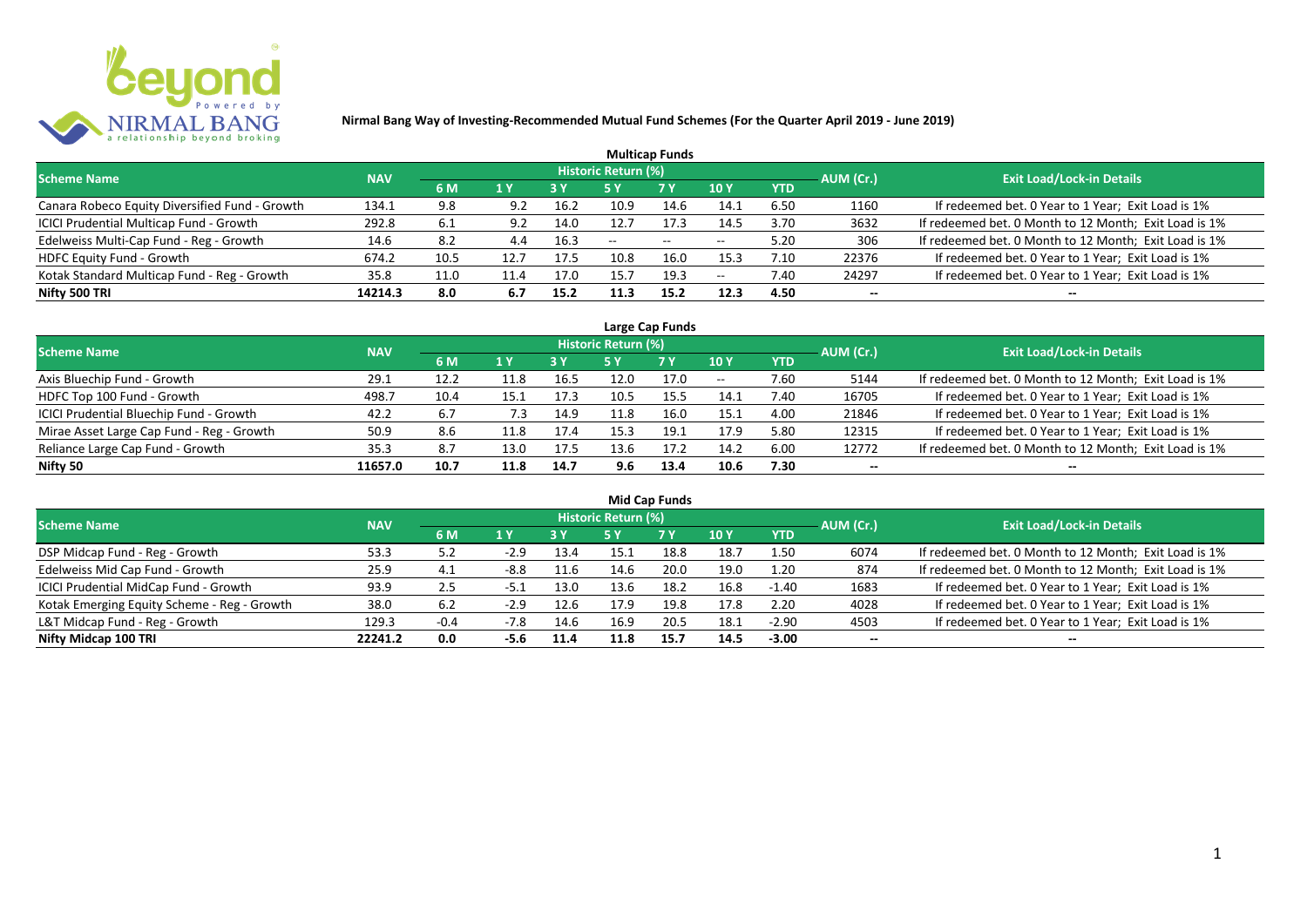

|                                           |            |     |        |      |                     | Large & Midcap |       |            |           |                                                    |
|-------------------------------------------|------------|-----|--------|------|---------------------|----------------|-------|------------|-----------|----------------------------------------------------|
| <b>Scheme Name</b>                        | <b>NAV</b> |     |        |      | Historic Return (%) |                |       |            | AUM (Cr.) | <b>Exit Load/Lock-in Details</b>                   |
|                                           |            | 6 M |        |      |                     | 7 Y            | 10 Y  | <b>YTD</b> |           |                                                    |
| Canara Robeco Emerging Equities - Growth  | 93.1       | 7.6 | 0.9    | 16.6 | 19.1                | 23.0           | 22.0  | 4.60       | 4675      | If redeemed bet. 0 Year to 1 Year; Exit Load is 1% |
| IDFC Core Equity Fund - Reg - Growth      | 44.2       |     | 0.4    | 13.3 | 11.0                | 14.2           | l 1.1 | 0.20       | 2954      | If redeemed bet. 0 Day to 365 Day; Exit Load is 1% |
| Principal Emerging Bluechip Fund - Growth | 102.5      | 3.9 | $-3.8$ | 15.3 | 16.8                | 21.6           | 18.7  | 1.40       | 2190      | If redeemed bet. 0 Year to 1 Year; Exit Load is 1% |
| NIFTY Large Midcap 250 TRI                | 7133.1     | 5.4 | 3.0    | 15.1 | 12.9                | 16.9           | 14.1  | 2.00       | --        | $- -$                                              |

|                                         |            |      |        |      |                     | <b>Focused Funds</b> |       |            |           |                                                       |
|-----------------------------------------|------------|------|--------|------|---------------------|----------------------|-------|------------|-----------|-------------------------------------------------------|
| <b>Scheme Name</b>                      | <b>NAV</b> |      |        |      | Historic Return (%) |                      |       |            | AUM (Cr.) | <b>Exit Load/Lock-in Details</b>                      |
|                                         |            | 6 M  | 1 V    |      |                     | 7 Y                  | 10Y   | <b>YTD</b> |           |                                                       |
| Axis Focused 25 Fund - Growth           | 27.8       | 8.9  |        |      | 15.1                | $-$                  | $- -$ | 3.70       | 7584      | If redeemed bet. 0 Month to 12 Month; Exit Load is 1% |
| IDFC Focused Equity Fund - Reg - Growth | 36.3       | 3.5  | $-7.4$ | 13.7 |                     | 12.0                 | 9.7   | 3.00       | 1632      | If redeemed bet. 0 Days to 365 Days; Exit Load is 1%  |
| SBI Focused Equity Fund - Growth        | 142.5      | 12.6 | 5.8    | 14.9 | 16.6                | 17.9                 | 19.5  | 7.80       | 4234      | If redeemed bet. 0 Year to 1 Year; Exit Load is 1%    |
| <b>S&amp;P BSE 500</b>                  | 15123.2    | 7.4  |        | 13.8 | 10.0                | 13.6                 | 11.2  | 4.00       | $- -$     | $\overline{\phantom{a}}$                              |

| <b>Small Cap Funds</b>                         |            |        |         |                     |      |           |       |            |           |                                                    |  |  |  |
|------------------------------------------------|------------|--------|---------|---------------------|------|-----------|-------|------------|-----------|----------------------------------------------------|--|--|--|
| <b>Scheme Name</b>                             | <b>NAV</b> |        |         | Historic Return (%) |      |           |       |            | AUM (Cr.) | <b>Exit Load/Lock-in Details</b>                   |  |  |  |
|                                                |            | 6 M    | 1 Y     |                     | 5 Y  | <b>7Y</b> | 10Y   | <b>YTD</b> |           |                                                    |  |  |  |
| Franklin India Smaller Companies Fund - Growth | 52.9       | 2.6    | $-10.6$ | 9.2                 | 15.3 | 22.4      | 19.4  | 0.70       | 7403      | If redeemed bet. 0 Year to 1 Year; Exit Load is 1% |  |  |  |
| HDFC Small Cap Fund - Growth                   | 42.3       | 1.2    | -6.5    | 17.5                | 16.0 | 18.9      | 16.7  | $-0.50$    | 7660      | If redeemed bet. 0 Year to 1 Year; Exit Load is 1% |  |  |  |
| L&T Emerging Businesses Fund - Reg - Growth    | 23.6       | $-2.8$ | $-12.5$ | 16.9                | 16.7 | $--$      | $- -$ | $-4.90$    | 5989      | If redeemed bet. 0 Year to 1 Year; Exit Load is 1% |  |  |  |
| Reliance Small Cap Fund - Growth               | 39.4       | $-0.2$ | $-9.7$  | 15.7                | 18.8 | 24.2      | $- -$ | $-1.00$    | 8050      | If redeemed bet. 0 Year to 1 Year; Exit Load is 1% |  |  |  |
| SBI Small Cap Fund - Growth                    | 50.3       | 2.0    | $-10.1$ | 15.7                | 23.6 | 25.7      | $- -$ | $-0.20$    | 1992      | If redeemed bet. 0 Year to 1 Year; Exit Load is 1% |  |  |  |
| Nifty Smallcap 100 TRI                         | 7758.0     | 3.0    | $-16.3$ | 8.5                 | 6.0  | 11.8      | 11.0  | $-1.00$    | --        |                                                    |  |  |  |

#### **ELSS Schemes (Tax Saving u/s 80-C)**

| Scheme Name                                   | <b>NAV</b> |     |        | <b>Historic Return (%)</b> |       |                                                |                 | AUM (Cr.)  | <b>Exit Load/Lock-in Details</b> |     |
|-----------------------------------------------|------------|-----|--------|----------------------------|-------|------------------------------------------------|-----------------|------------|----------------------------------|-----|
|                                               |            | 6 M | 1 Y    |                            | 5 Y   | <b>7 Y</b>                                     | 10 <sub>Y</sub> | <b>YTD</b> |                                  |     |
| Aditya Birla Sun Life Tax Relief 96 - Growth  | 30.9       | 3.9 | $-0.2$ | 13.2                       | 15.5  | 18.7                                           | 14.5            | 0.10       | 8685                             | Nil |
| Axis Long Term Equity Fund - Growth           | 44.6       | 8.5 | 6.4    | 14.5                       | 15.9  | 20.7                                           | $- -$           | 3.90       | 19109                            | Nil |
| IDFC Tax Advantage (ELSS) Fund - Reg - Growth | 55.9       | 5.4 | $-2.5$ | 14.4                       | 14.2  | 18.3                                           | 15.4            | 3.50       | 1996                             | Nil |
| Invesco India Tax Plan - Growth               | 50.4       | 6.0 | 3.5    | 14.0                       | 14.3  | 17.9                                           | 16.7            | 2.90       | 839                              | Nil |
| Mirae Asset Tax Saver Fund - Reg - Growth     | 17.5       | 8.0 | 9.7    | 20.6                       | $- -$ | $\hspace{0.1mm}-\hspace{0.1mm}-\hspace{0.1mm}$ | $- -$           | 4.70       | 1949                             | Nil |
| <b>S&amp;P BSE 200 TRI</b>                    | 5776.5     | 8.4 | 8.9    | 15.6                       |       | 15.4                                           | 12.8            | 4.90       | $\overline{\phantom{a}}$         | $-$ |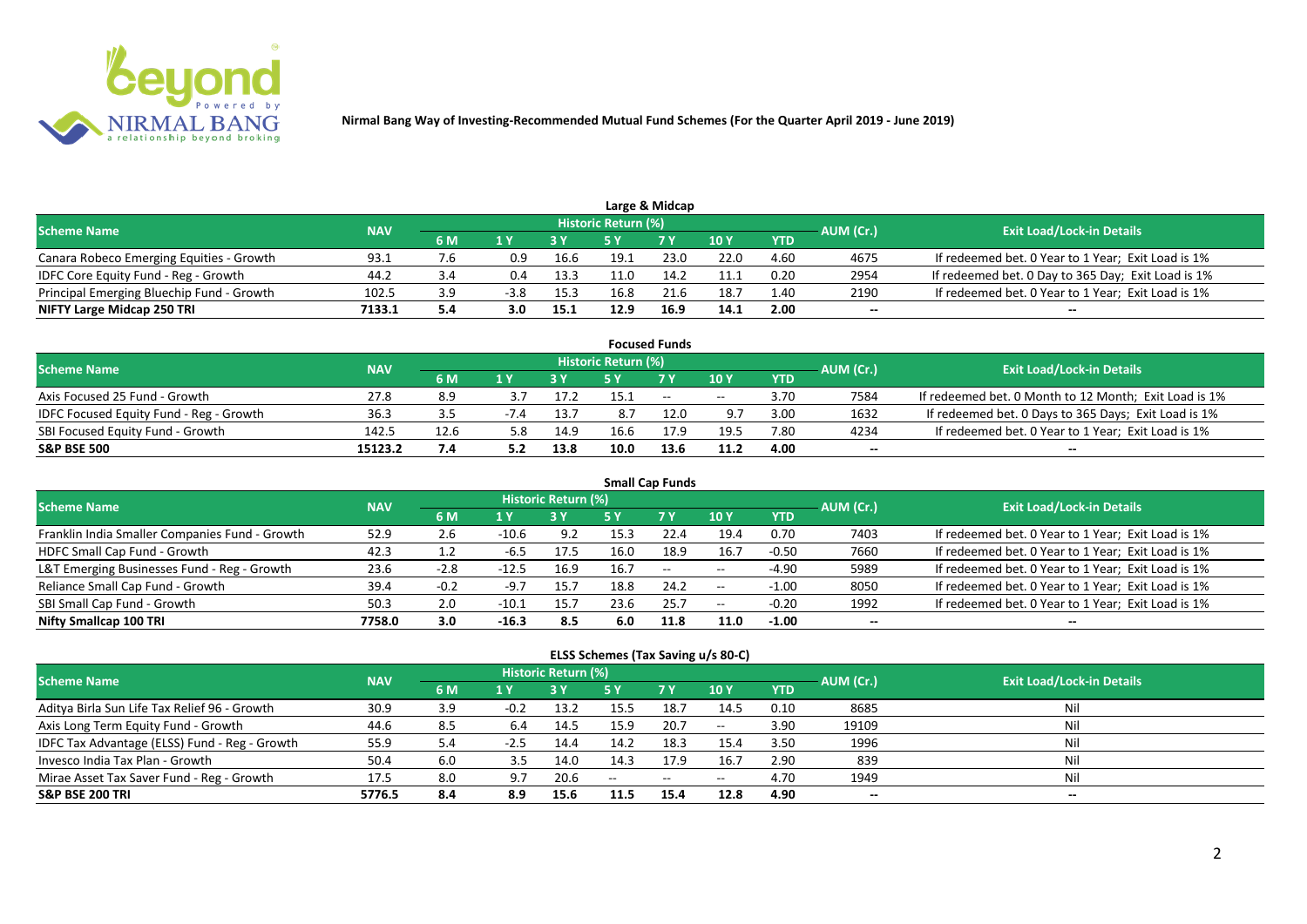

| <b>Contra/Value Fund</b>                  |            |     |      |                     |      |            |      |            |           |                                                       |  |  |  |
|-------------------------------------------|------------|-----|------|---------------------|------|------------|------|------------|-----------|-------------------------------------------------------|--|--|--|
| <b>Scheme Name</b>                        | <b>NAV</b> |     |      | Historic Return (%) |      |            |      |            | AUM (Cr.) | <b>Exit Load/Lock-in Details</b>                      |  |  |  |
|                                           |            | 6 M |      |                     |      | <b>7 Y</b> | 10Y  | <b>YTD</b> |           |                                                       |  |  |  |
| Kotak India EQ Contra Fund - Reg - Growth | 52.5       |     | 7.4  | 16.6                |      | 15.4       | 13.4 | 4.90       | 811       | If redeemed bet. 0 Year to 1 Year; Exit Load is 1%    |  |  |  |
| Tata Equity P/E Fund - Reg - Growth       | 133.6      | 5.3 | -2.1 | 16.9                | 14.8 | 18.3       | 16.2 | 2.00       | 5464      | If redeemed bet. 0 Month to 12 Month; Exit Load is 1% |  |  |  |
| UTI Value Opportunities Fund - Growth     | 60.2       | 6.5 |      | 11.1                | 8.7  | 12.5       | 12.8 | 3.00       | 4551      | If redeemed bet. 0 Year to 1 Year; Exit Load is 1%    |  |  |  |
| Nifty 500 TRI                             | 14214.3    | 8.0 |      | 15.2                | 11.3 | 15.2       | 12.3 | 4.50       | --        | $- -$                                                 |  |  |  |

| Sector/Thematic                                                           |            |        |      |                            |      |           |                          |            |           |                                                    |  |  |  |
|---------------------------------------------------------------------------|------------|--------|------|----------------------------|------|-----------|--------------------------|------------|-----------|----------------------------------------------------|--|--|--|
| <b>Scheme Name</b>                                                        | <b>NAV</b> |        |      | <b>Historic Return (%)</b> |      |           |                          |            | AUM (Cr.) | <b>Exit Load/Lock-in Details</b>                   |  |  |  |
|                                                                           |            | 6 M    | 1 Y  | <b>3 Y</b>                 | 5 Y  | <b>7Y</b> | <b>10Y</b>               | <b>YTD</b> |           |                                                    |  |  |  |
| Canara Robeco Consumer Trends Fund - Reg - Growth                         | 38.6       | 7.2    | 4.5  | 16.5                       | 15.0 | 17.9      | $\sim$ $-$               | 2.40       | 327       | If redeemed bet. 0 Year to 1 Year; Exit Load is 1% |  |  |  |
| Mirae Asset Great Consumer Fund - Growth                                  | 33.9       | 3.9    | 3.6  | 17.5                       | 14.9 | 17.7      | $\overline{\phantom{a}}$ | $-1.20$    | 742       | If redeemed bet. 0 Year to 1 Year; Exit Load is 1% |  |  |  |
| <b>ICICI Prudential Technology Fund - Growth</b>                          | 57.2       | 4.9    | 8.6  | 12.1                       | 14.1 | 18.2      | 21.9                     | 1.00       | 476       | If redeemed bet. 0 Day to 15 Day; Exit Load is 1%  |  |  |  |
| Reliance Pharma Fund - Growth                                             | 142.8      | $-6.5$ | 6.8  | 3.1                        | 10.8 | 14.2      | 19.7                     | $-4.50$    | 2711      | If redeemed bet. 0 Year to 1 Year; Exit Load is 1% |  |  |  |
| ICICI Prudential Banking and Financial Services Fund -<br>Retail - Growth | 67.0       | 16.8   | 13.8 | 24.0                       | 17.4 | 22.9      | 19.7                     | 10.10      | 3068      | If redeemed bet. 0 Day to 15 Day; Exit Load is 1%  |  |  |  |
| Reliance Banking Fund - Growth                                            | 290.6      | 14.8   | 11.2 | 21.3                       | 14.3 | 19.1      | 17.3                     | 9.70       | 2991      | If redeemed bet. 0 Year to 1 Year; Exit Load is 1% |  |  |  |
| Nifty 500 TRI                                                             | 14214.3    | 8.0    | 6.7  | 15.2                       | 11.3 | 15.2      | 12.3                     | 4.50       | $- -$     | $\overline{\phantom{a}}$                           |  |  |  |

| <b>Dynamic Asset Allocation Funds</b>            |            |     |      |                            |                          |           |                          |            |           |                                                         |  |  |  |
|--------------------------------------------------|------------|-----|------|----------------------------|--------------------------|-----------|--------------------------|------------|-----------|---------------------------------------------------------|--|--|--|
| <b>Scheme Name</b>                               | <b>NAV</b> |     |      | <b>Historic Return (%)</b> |                          |           |                          |            |           | <b>Exit Load/Lock-in Details</b>                        |  |  |  |
|                                                  |            | 6 M | 1 Y  |                            | <b>5 Y</b>               | <b>7Y</b> | <b>10Y</b>               | <b>YTD</b> | AUM (Cr.) |                                                         |  |  |  |
| ICICI Prudential Balanced Advantage Fund - Reg - |            |     |      |                            |                          |           |                          |            |           |                                                         |  |  |  |
| Growth                                           | 35.6       | 6.1 |      | 11.1                       | 10.6                     | 14.0      | 13.2                     | 3.50       | 29034     | If redeemed bet. 0 Year to 1 Year; Exit Load is 1%      |  |  |  |
| Invesco India Dynamic Equity Fund - Growth       | 28.9       | 6.8 | 2.3  | 11.7                       | 10.4                     | 14.4      | 13.1                     | 4.50       | 1007      | If redeemed bet. 0 Month to 3 Month; Exit Load is 0.25% |  |  |  |
| SBI Dynamic Asset Allocation Fund - Reg - Growth | 13.3       | 2.0 | 2.9  | 8.9                        | $\overline{\phantom{a}}$ | $\sim$    | $\overline{\phantom{a}}$ | 1.30       | 649       | If redeemed bet. 0 Month to 12 Month; Exit Load is 1%   |  |  |  |
| NIFTY 50 Hybrid Composite Debt 65:35 Index       | 9961.6     | 9.4 | 12.2 | 13.2                       | 10.3                     | 12.8      | 10.7                     | 6.20       | --        | --                                                      |  |  |  |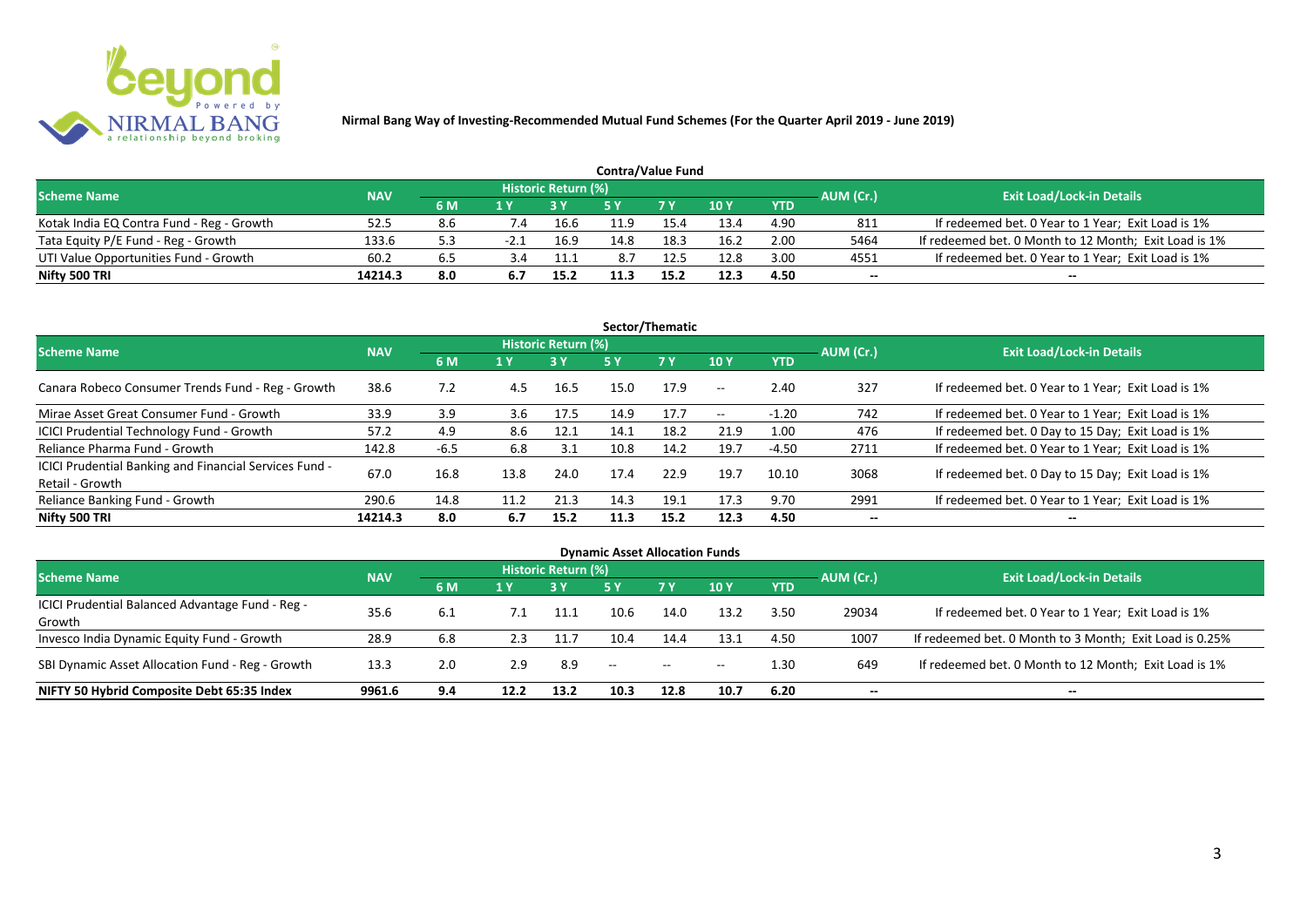

| <b>Hybrid Aggressive</b>                        |            |         |        |                            |      |           |                 |            |           |                                                       |  |  |  |
|-------------------------------------------------|------------|---------|--------|----------------------------|------|-----------|-----------------|------------|-----------|-------------------------------------------------------|--|--|--|
| <b>Scheme Name</b>                              | <b>NAV</b> |         |        | <b>Historic Return (%)</b> |      |           |                 |            | AUM (Cr.) | <b>Exit Load/Lock-in Details</b>                      |  |  |  |
|                                                 |            | 6 M     | 1 Y    |                            | 5 Y  | <b>7Y</b> | 10 <sub>Y</sub> | <b>YTD</b> |           |                                                       |  |  |  |
| HDFC Hybrid Equity Fund - Growth                | 53.7       | 7.0     | -6.1   | 12.5                       |      | .1.8      | 11.6            | 4.60       | 22384     | If redeemed bet. 0 Year to 1 Year; Exit Load is 1%    |  |  |  |
| ICICI Prudential Equity & Debt Fund - Growth    | 133.8      | 5.9     | 7.5    | 13.7                       |      | 16.3      | 15.3            | 4.50       | 26129     | If redeemed bet. 0 Year to 1 Year; Exit Load is 1%    |  |  |  |
| Mirae Asset Hybrid - Equity Fund - Reg - Growth | 14.7       | 7.3     | 11.1   | 14.3                       | $-$  | $- -$     | $-$             | 5.10       | 1843      | If redeemed bet. 0 Year to 1 Year; Exit Load is 1%    |  |  |  |
| Reliance Equity Hybrid Fund - Growth            | 52.7       | $1.1\,$ | $-1.3$ | 9.8                        | 10.7 | 14.1      | 13.5            | $-0.20$    | 11872     | If redeemed bet. 0 Month to 12 Month; Exit Load is 1% |  |  |  |
| Canara Robeco Equity Hybrid Fund - Growth       | 158.5      | 7.9     | 8.1    | 13.1                       | 12.5 | 14.8      | 13.8            | 5.30       | 2124      | If redeemed bet. 0 Year to 1 Year; Exit Load is 1%    |  |  |  |
| NIFTY 50 Hybrid Composite Debt 65:35 Index      | 9961.6     | 9.4     | 12.2   | 13.2                       | 10.3 | 12.8      | 10.7            | 6.20       | $- -$     | $- -$                                                 |  |  |  |

| <b>Arbitrage Fund</b>                      |            |     |     |                     |     |                |     |            |           |                                                         |  |  |  |
|--------------------------------------------|------------|-----|-----|---------------------|-----|----------------|-----|------------|-----------|---------------------------------------------------------|--|--|--|
| <b>Scheme Name</b>                         | <b>NAV</b> |     |     | Historic Return (%) |     |                |     |            | AUM (Cr.) | <b>Exit Load/Lock-in Details</b>                        |  |  |  |
|                                            |            | 4 M | 3M  | 6 M                 |     | 2 <sub>Y</sub> |     | <b>YTD</b> |           |                                                         |  |  |  |
| IDFC Arbitrage Fund - Reg - Growth         | 23.5       |     |     | 6.2                 |     |                |     | 6.70       | 3626      | If redeemed bet. 0 Month to 1 Month; Exit Load is 0.25% |  |  |  |
| Kotak Equity Arbitrage Fund - Reg - Growth | 26.7       |     | 7.0 | 6.0                 | 6.4 | 6.3            | 6.3 | 6.50       | 12574     | If redeemed bet. 0 Day to 30 Day; Exit Load is 0.25%    |  |  |  |
| Reliance Arbitrage Fund - Growth           | 19.1       |     |     | 6.1                 |     |                |     | 6.60       | 8276      | If redeemed bet. 0 Month to 1 Month; Exit Load is 0.25% |  |  |  |

|                                          |            |     |       |                     |       | <b>Equity Saver</b> |       |            |           |                                                       |
|------------------------------------------|------------|-----|-------|---------------------|-------|---------------------|-------|------------|-----------|-------------------------------------------------------|
| <b>Scheme Name</b>                       | <b>NAV</b> |     |       | Historic Return (%) |       |                     |       |            | AUM (Cr.) | <b>Exit Load/Lock-in Details</b>                      |
|                                          |            | 6 M | 1 V   |                     |       | 7 Y.                | 10Y   | <b>YTD</b> |           |                                                       |
| Axis Equity Saver Fund - Reg - Growth    | 13.0       | 6.9 | 8.1   | 9.2                 | $- -$ | $\sim$              | $- -$ | 4.60       | 757       | If redeemed bet. 0 Month to 12 Month; Exit Load is 1% |
| HDFC Equity Savings Fund - Growth        | 36.8       | 4.9 |       | 11.5                | 8.4   | 9.4                 | 9.8   | 3.70       | 5758      | If redeemed bet. 0 Year to 1 Year; Exit Load is 1%    |
| Kotak Equity Savings Fund - Reg - Growth | 14.2       | 4.5 | 6.6   | 8.7                 | $- -$ | $  \,$              | $- -$ | 2.80       | 2193      | If redeemed bet. 0 Year to 1 Year; Exit Load is 1%    |
| CRISIL Hybrid 50+50 - Moderate Index*    | $- -$      | --  | $- -$ | $- -$               | --    | $-$                 | $- -$ | $- -$      | $-$       | $- -$                                                 |

| <b>Liquid Funds</b>                            |            |                |            |                            |        |             |            |                 |           |                                  |  |  |  |
|------------------------------------------------|------------|----------------|------------|----------------------------|--------|-------------|------------|-----------------|-----------|----------------------------------|--|--|--|
| Scheme Name                                    | <b>NAV</b> |                |            | <b>Historic Return (%)</b> |        |             | <b>YTM</b> | Avg             | AUM (Cr.) | <b>Exit Load/Lock-in Details</b> |  |  |  |
|                                                |            | 1 <sub>W</sub> | <b>2 W</b> | 1 M'                       | 3 M    | <b>71 Y</b> |            | <b>Maturity</b> |           |                                  |  |  |  |
| Axis Liquid Fund - Growth                      | 2086.6     | 7.5            | 7.4        |                            |        | 7.b         | 6.9        | 0.11            | 30460     | Nil                              |  |  |  |
| Franklin India Liquid Fund - Super IP - Growth | 2817.7     | 7.5            | 7.5        | 7.3                        |        |             | 7.4        | 0.09            | 9643      | Nil                              |  |  |  |
| Kotak Liquid Scheme - Reg - Growth             | 3811.0     | 7.3            | 7.2        | 7.0                        | 7.2    | 7.5         | 6.8        | 0.10            | 27577     | Nil                              |  |  |  |
| Reliance Liquid Fund - Growth                  | 4587.3     | 8.1            | 7.8        | 7.3                        |        | 7.b         | 7.3        | 0.13            | 34422     | Nil                              |  |  |  |
| UTI Liquid Cash Plan - Reg - Growth            | 3081.7     | 7.7            | ל. /       |                            | /.4    |             | 7.0        | 0.12            | 36731     | Nil                              |  |  |  |
| <b>CRISIL Liquid Fund Index</b>                | $- -$      | 8.4            | 8.4        | 7.6                        | $\sim$ | $-$         | $- -$      | $- -$           | $- -$     | $\sim$                           |  |  |  |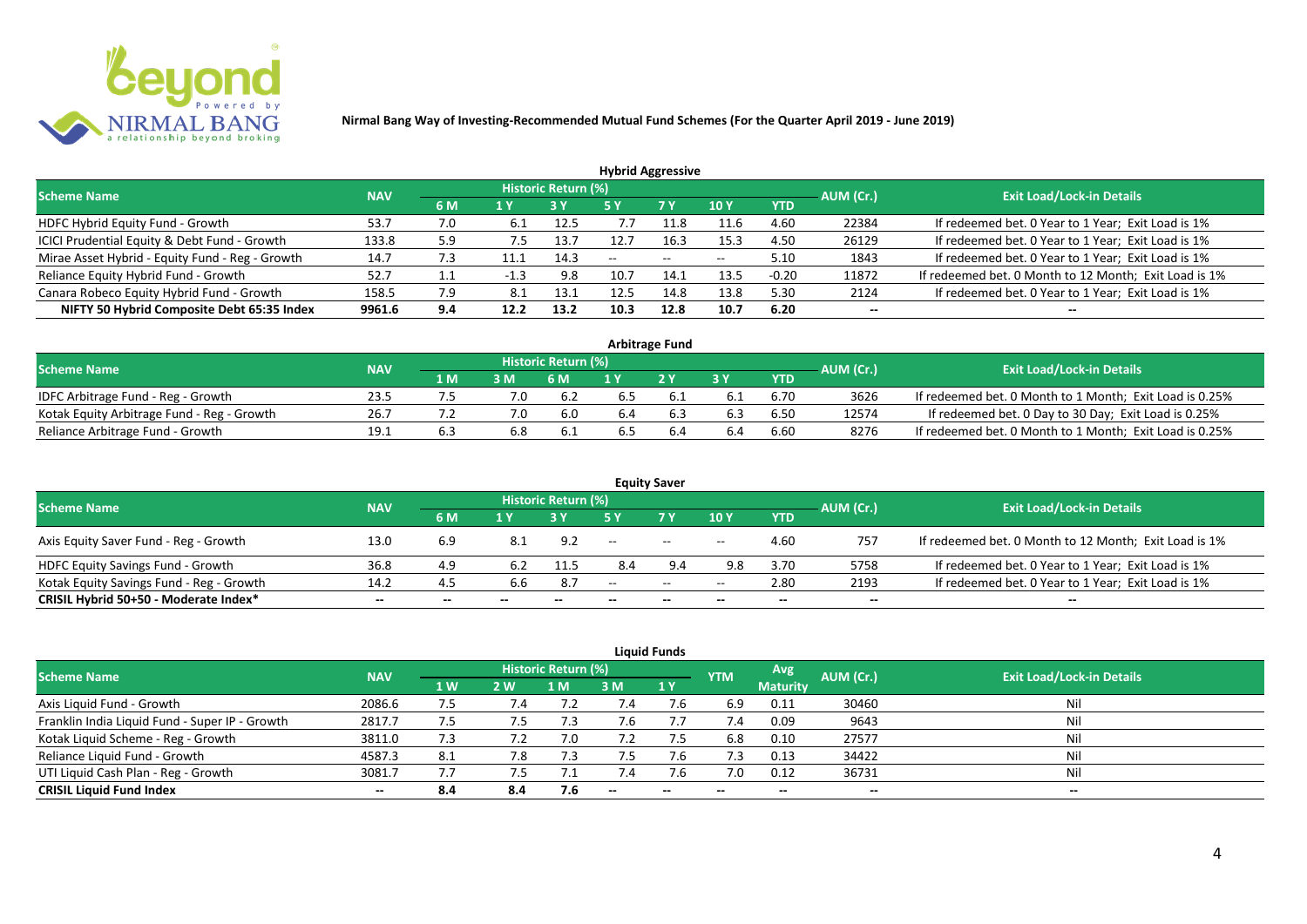

|                                                   |            |                |     |                            |                          | <b>Ultra Short Fund</b>  |            |                          |           |                                  |
|---------------------------------------------------|------------|----------------|-----|----------------------------|--------------------------|--------------------------|------------|--------------------------|-----------|----------------------------------|
| <b>Scheme Name</b>                                | <b>NAV</b> |                |     | <b>Historic Return (%)</b> |                          |                          | <b>YTM</b> | Avg                      | AUM (Cr.) | <b>Exit Load/Lock-in Details</b> |
|                                                   |            | 1 <sub>M</sub> | 3 M | 6 M                        |                          | 3Y                       |            | <b>Maturity</b>          |           |                                  |
| Aditya Birla Sun Life Savings Fund - Reg - Growth | 373.5      | 8.9            | 8.8 | 9.0                        | 8.7                      | 7.9                      | 8.4        | 0.55                     | 15387     | Nil                              |
| HDFC Ultra Short Term Fund - Reg - Growth         | 10.6       | 8.0            | 8.5 | 8.6                        | $\overline{\phantom{a}}$ | $\overline{\phantom{a}}$ | 7.6        | 0.44                     | 5812      | Nil                              |
| IDFC Ultra Short Term Fund - Reg - Growth         | 10.7       | 8.8            | 8.6 | -8.7                       | $- -$                    | $\overline{\phantom{a}}$ | 7.6        | 0.38                     | 1986      | Nil                              |
| Kotak Savings Fund - Reg - Growth                 | 30.3       | 7.9            | 8.2 | 8.5                        | 8.2                      | 7.4                      | 7.9        | 0.44                     | 12689     | Nil                              |
| SBI Magnum Ultra Short Duration Fund - Growth     | 4190.2     | 8.0            | 8.1 | 8.5                        | 8.4                      | 7.4                      | 7.5        | 0.40                     | 8143      | Nil                              |
| <b>NIFTY Ultra Short Duration Debt Index</b>      | 3826.7     | 8.2            | 8.1 | 8.5                        | 8.5                      | 7.6                      | $- -$      | $\overline{\phantom{a}}$ | --        | $- -$                            |

| <b>Money Market Fund</b>                                   |            |     |       |                     |     |           |            |                 |                          |                                  |  |  |  |
|------------------------------------------------------------|------------|-----|-------|---------------------|-----|-----------|------------|-----------------|--------------------------|----------------------------------|--|--|--|
| <b>Scheme Name</b>                                         | <b>NAV</b> |     |       | Historic Return (%) |     |           | <b>YTM</b> | <b>Avg.</b>     | AUM (Cr.)                | <b>Exit Load/Lock-in Details</b> |  |  |  |
|                                                            |            | 1 M | 3 M   | 6 M                 | 1 Y | <b>3Y</b> |            | <b>Maturity</b> |                          |                                  |  |  |  |
| Aditya Birla Sun Life Money Manager Fund - Reg -<br>Growth | 253.1      | 8.8 | 8.6   | 8.7                 | 8.5 | 7.5       | 7.7        | 0.56            | 11363                    | Nil                              |  |  |  |
| ICICI Prudential Money Market Fund - Reg - Growth          | 261.6      | 8.3 | 8.3   | -8.4                | 8.2 | 7.3       | 7.6        | 0.43            | 9271                     | Nil                              |  |  |  |
| Reliance Money Market Fund - Growth                        | 2855.5     | 8.7 | 8.6   | 8.8                 | 8.6 | 7.4       | 7.7        | 0.41            | 3952                     | Nil                              |  |  |  |
| UTI Money Market Fund - Reg - Growth                       | 2122.8     | 8.5 | 8.4   | 8.5                 | 8.4 | 7.4       | 7.8        | 0.50            | 4932                     | Nil                              |  |  |  |
| <b>CRISIL Liquid Fund Index</b>                            | $- -$      | 7.6 | $- -$ |                     |     | --        |            | $- -$           | $\overline{\phantom{a}}$ | $\hspace{0.05cm} \cdots$         |  |  |  |

|                                                 |            |             |     |                            |     | <b>Short Term Fund</b> |            |                 |           |                                                      |
|-------------------------------------------------|------------|-------------|-----|----------------------------|-----|------------------------|------------|-----------------|-----------|------------------------------------------------------|
| <b>Scheme Name</b>                              | <b>NAV</b> |             |     | <b>Historic Return (%)</b> |     |                        | <b>YTM</b> | <b>Avg</b>      | AUM (Cr.) | <b>Exit Load/Lock-in Details</b>                     |
|                                                 |            | <b>4 MZ</b> | 3M  | '6 M                       |     | 73 Y                   |            | <b>Maturity</b> |           |                                                      |
| Franklin India STIP - Growth                    | 4009.8     |             | 6.6 | 9.8                        | 9.3 | 9.0                    | 11.4       | 3.01            | 13260     | If redeemed bet. 0 Year to 1 Year; Exit Load is 0.5% |
| HDFC Short Term Debt Fund - Growth              | 20.8       | 9.4         | 9.2 | 9.2                        | 8.6 |                        | 8.2        | 1.58            | 7681      | Ni                                                   |
| IDFC Bond Fund - Short Term Plan - Reg - Growth | 38.4       | 11.4        | 9.9 | 10.2                       |     |                        | 8.0        | 2.03            | 6985      | Nil                                                  |
| Kotak Bond Short Term Plan - Reg - Growth       | 35.1       | 10.8        | 9.4 | 9.7                        |     |                        |            | 2.67            | 8703      | Nil                                                  |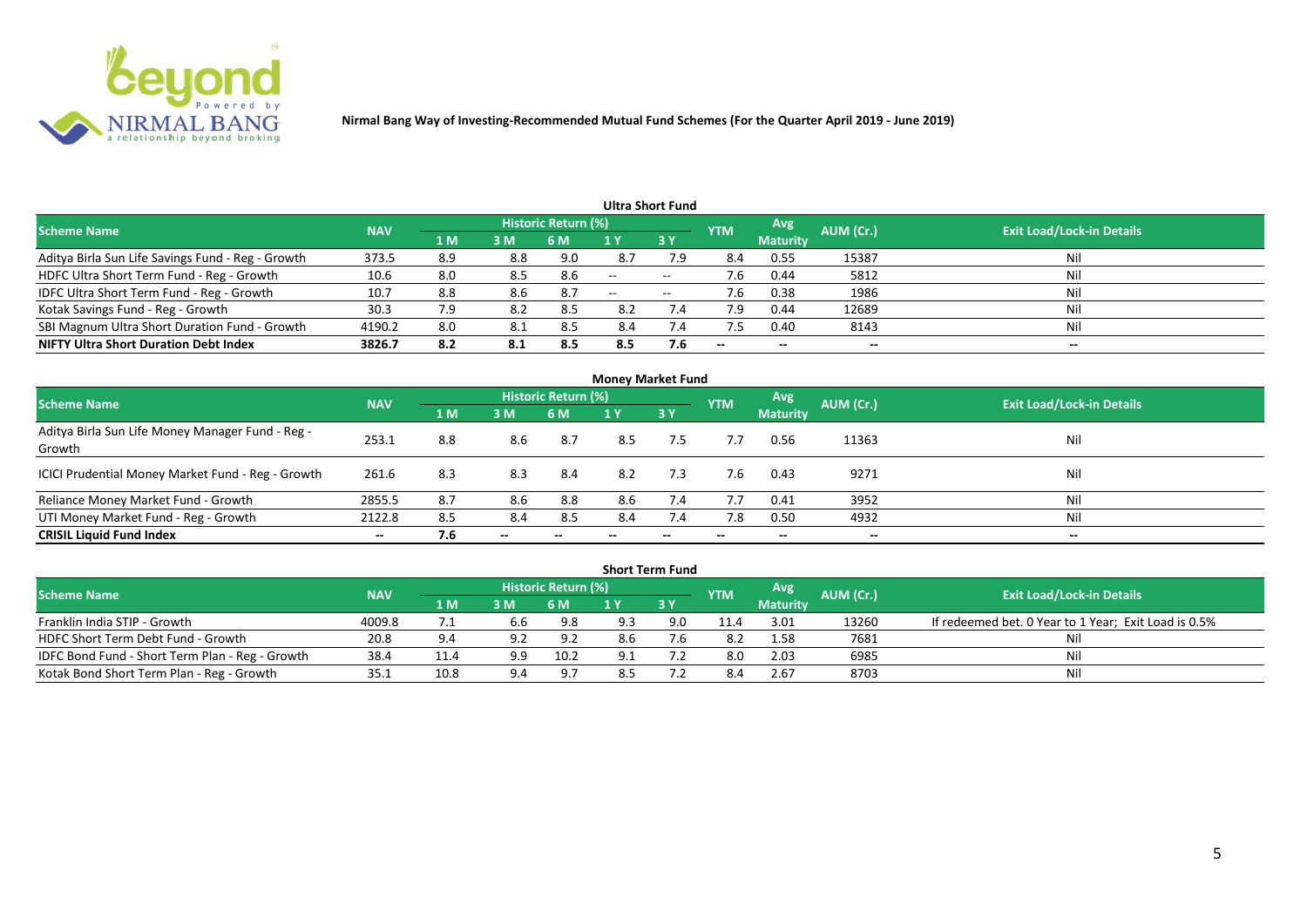

| <b>Low Duration Fund</b>                   |            |      |                |                     |     |      |            |                 |           |                                                          |  |  |  |  |
|--------------------------------------------|------------|------|----------------|---------------------|-----|------|------------|-----------------|-----------|----------------------------------------------------------|--|--|--|--|
| <b>Scheme Name</b>                         | <b>NAV</b> |      |                | Historic Return (%) |     |      | <b>YTM</b> | <b>Avg</b>      | AUM (Cr.) | <b>Exit Load/Lock-in Details</b>                         |  |  |  |  |
|                                            |            | '1 M | 3 <sub>N</sub> | 6 M                 |     | 73 Y |            | <b>Maturity</b> |           |                                                          |  |  |  |  |
| DSP Low Duration Fund - Reg - Growth       | 13.7       |      | 6.6            | 7.9                 |     |      | 7.9        | 0.78            | 2886      | Nil                                                      |  |  |  |  |
| Franklin India Low Duration Fund - Growth  | 21.9       | 6.0  | 7.0            | 8.9                 | 8.9 | 8.7  | 10.5       | 1.13            | 7107      | If redeemed bet. 0 Months to 3 Months; Exit Load is 0.5% |  |  |  |  |
| IDFC Low Duration Fund - Reg - Growth      | 26.8       | د ۵  | 8.8            | 8.7                 |     |      |            | 0.83            | 3386      | Nil                                                      |  |  |  |  |
| UTI Treasury Advantage Fund - Reg - Growth | 2592.4     | 2.4  |                |                     |     |      | <b>Q</b> 2 | 0.55            | 5220      | Nil                                                      |  |  |  |  |

# **Banking & PSU Bond Funds**

| Scheme Name                                    | <b>NAV</b> |           |      | <b>Historic Return (%)</b> |      |    | <b>YTM</b> | Avg             | <b>AUM</b> (Cr.) | <b>Exit Load/Lock-in Details</b> |
|------------------------------------------------|------------|-----------|------|----------------------------|------|----|------------|-----------------|------------------|----------------------------------|
|                                                |            | 1 M.      | 3M   | 6 M                        | i v  | 3Y |            | <b>Maturity</b> |                  |                                  |
| HDFC Banking and PSU Debt Fund - Reg - Growth  | 15.2       | 11 Q      | 10.3 | 10.4                       |      |    |            | 2.59            | 3001             |                                  |
| Kotak Banking and PSU Debt Fund - Reg - Growth | 42.7       | 15.3      | 10.6 | 10.5                       | 9.4  |    |            | 4.24            | 1432             |                                  |
| UTI Banking & PSU Debt Fund - Reg - Growth     |            | 7 . L . L |      | -8.4                       | -0.b |    |            | 1.82            | 200              |                                  |

#### **Corporate Bond Funds**

| <b>Scheme Name</b>                          | <b>NAV</b> |      |      | <b>Historic Return (%)</b> |     |     | <b>YTM</b> | Avg             | AUM (Cr.) | <b>Exit Load/Lock-in Details</b> |
|---------------------------------------------|------------|------|------|----------------------------|-----|-----|------------|-----------------|-----------|----------------------------------|
|                                             |            | 1 M  | в м  |                            |     | 3Y  |            | <b>Maturity</b> |           |                                  |
| Franklin India Corporate Debt Fund - Growth | 66.        |      | 8.2  | 10.5                       | 8.9 |     | a a        | 4.22            | 909       | Nil                              |
| HDFC Corporate Bond Fund - Growth           | 21.0       | י ג  |      | 10.9                       |     | 8.0 | 8.3        | 3.43            | 12684     | Nil                              |
| Kotak Corporate Bond Fund - Std - Growth    | 2501.2     | 11.7 | 10.1 | 10.0                       | 9.0 |     | 8.2        | 1.04            | 1637      | Nil                              |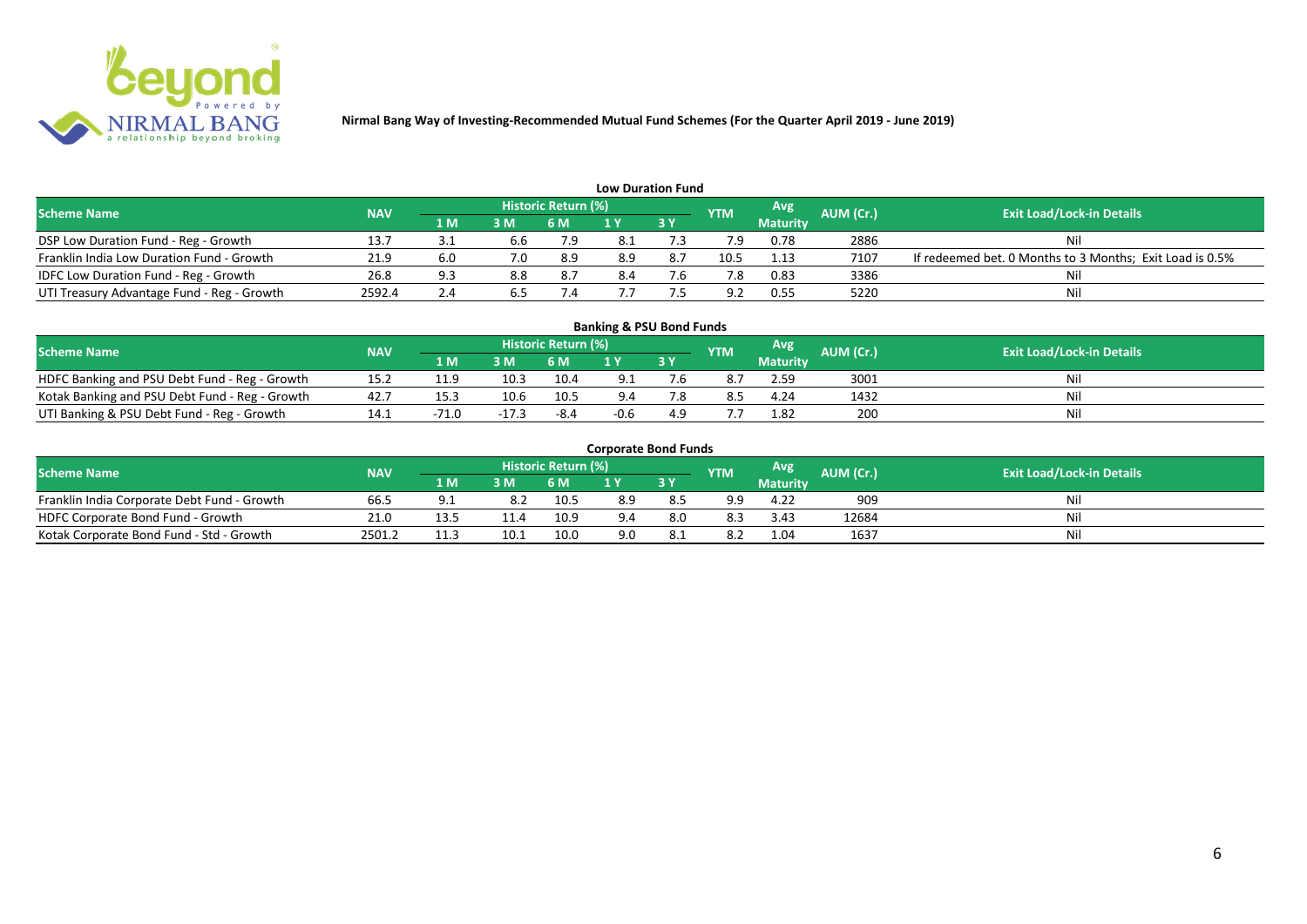

| Credit Risk Funds                         |            |         |        |                     |     |     |            |                 |           |                                                                       |  |  |  |
|-------------------------------------------|------------|---------|--------|---------------------|-----|-----|------------|-----------------|-----------|-----------------------------------------------------------------------|--|--|--|
| <b>Scheme Name</b>                        | <b>NAV</b> |         |        | Historic Return (%) |     |     | <b>YTM</b> | Avg.            | AUM (Cr.) | <b>Exit Load/Lock-in Details</b>                                      |  |  |  |
|                                           |            | 1 M     | 3 M    | 6 M                 | 1 Y | 3Y  |            | <b>Maturity</b> |           |                                                                       |  |  |  |
|                                           |            |         |        |                     |     |     |            |                 |           | If redeemed bet. 0 Month to 12 Month; Exit Load is 3%, If             |  |  |  |
| Franklin India Credit Risk Fund - Growth  | 19.6       | 9.0     | 5.3    | 8.9                 | 8.6 | 8.5 | 11.4       | 3.38            |           | 7229 redeemed bet. 12 Month to 24 Month; Exit Load is 2%, If redeemed |  |  |  |
|                                           |            |         |        |                     |     |     |            |                 |           | bet. 24 Month to 36 Month; Exit Load is 1%                            |  |  |  |
| HDFC Credit Risk Debt Fund - Reg - Growth | 15.4       | 8.5     | 9.0    | 8.3                 | 7.5 | 7.3 | 9.9        | 2.53            | 15966     | If redeemed bet. 0 Month to 12 Month; Exit Load is 1%, If             |  |  |  |
|                                           |            |         |        |                     |     |     |            |                 |           | redeemed bet. 12 Month to 18 Month; Exit Load is 0.5%                 |  |  |  |
| Reliance Credit Risk Fund - Growth        | 25.3       | $-23.0$ | $-3.6$ | 2.6                 | 4.8 | 6.5 | 11.5       | 1.98            | 9292      | If redeemed bet. 0 Month to 12 Month; Exit Load is 1%                 |  |  |  |
|                                           |            |         |        |                     |     |     |            |                 |           | If redeemed bet. 0 Month to 12 Month; Exit Load is 3%, If             |  |  |  |
| SBI Credit Risk Fund - Growth             | 29.7       | $-4.2$  | 3.1    | 6.1                 | 6.8 | 7.1 | 12.0       | 2.61            | 5407      | redeemed bet. 12 Month to 24 Month; Exit Load is 1.5%, If             |  |  |  |
|                                           |            |         |        |                     |     |     |            |                 |           | redeemed bet. 24 Month to 36 Month; Exit Load is 0.75%                |  |  |  |

| <b>Dynamic Bond Fund</b>                        |            |      |       |                            |                 |            |            |                 |           |                                                         |  |  |  |  |
|-------------------------------------------------|------------|------|-------|----------------------------|-----------------|------------|------------|-----------------|-----------|---------------------------------------------------------|--|--|--|--|
| <b>Scheme Name</b>                              | <b>NAV</b> |      |       | <b>Historic Return (%)</b> |                 |            | <b>YTM</b> | Avg             | AUM (Cr.) | <b>Exit Load/Lock-in Details</b>                        |  |  |  |  |
|                                                 |            | 1 M  | 3M    | 6 M                        |                 | 3Y         |            | <b>Maturity</b> |           |                                                         |  |  |  |  |
| Axis Dynamic Bond Fund - Growth                 | 19.1       | 19.0 | 12.7  | 10.8                       | 9.4             | $\angle 4$ | 8.6        | 6.80            | 135       | Nil                                                     |  |  |  |  |
| ICICI Prudential All Seasons Bond Fund - Growth | 23.4       | 14.1 | 11.6  | 10.1                       | 8.3             |            | 8.7        | 4.74            | 2647      | If redeemed bet. 0 Month to 1 Month; Exit Load is 0.25% |  |  |  |  |
| IDFC D B F - Reg - Growth (Re-Launched)         | 22.5       | 22.6 | 14.4  | 11.1                       | 10 <sub>c</sub> |            | 8.3        | 8.16            | 1919      | Nil                                                     |  |  |  |  |
| Kotak Dynamic Bond Fund - Reg - Growth          | 24.5       | 16.3 | 11.4  | 12.3                       | 10.6            | 8.6        | 8.7        | 5.60            | 597       | Nil                                                     |  |  |  |  |
| CRISIL Corporate Bond Composite Index*          | $- -$      |      | $- -$ |                            |                 | $- -$      | $- -$      | --              | --        | $- -$                                                   |  |  |  |  |

|                                                 |            |                                                       |      |      |      | <b>Gilt Funds</b> |     |                 |                                  |                                                     |
|-------------------------------------------------|------------|-------------------------------------------------------|------|------|------|-------------------|-----|-----------------|----------------------------------|-----------------------------------------------------|
| <b>Scheme Name</b>                              | <b>NAV</b> | Historic Return (%)<br>Avg<br>AUM (Cr.)<br><b>YTM</b> |      |      |      |                   |     |                 | <b>Exit Load/Lock-in Details</b> |                                                     |
|                                                 |            | 1 M                                                   | 3 M  | 6 M. | 1 Y  | 73 Y              |     | <b>Maturity</b> |                                  |                                                     |
| IDFC G Sec Fund - Invt Plan - Reg - Growth (Re- | 22.6       | 29.4                                                  | 18.0 | 14.4 | 12.3 |                   | 8.2 | 9.38            | 422                              | Nil                                                 |
| launched)                                       |            |                                                       |      |      |      |                   |     |                 |                                  |                                                     |
| Reliance Gilt Securities Fund - Growth          | 25.3       | 27.7                                                  | 15.0 | 13.4 |      |                   | 7.8 | 9.01            | 962                              | If redeemed bet. 0 Day to 7 Day; Exit Load is 0.25% |
| UTI Gilt Fund - Growth                          | 41.4       | 16.9                                                  | 13.8 | 11.2 | 9.0  | 9.0               | 7.4 | 5.42            | 475                              | Nil                                                 |